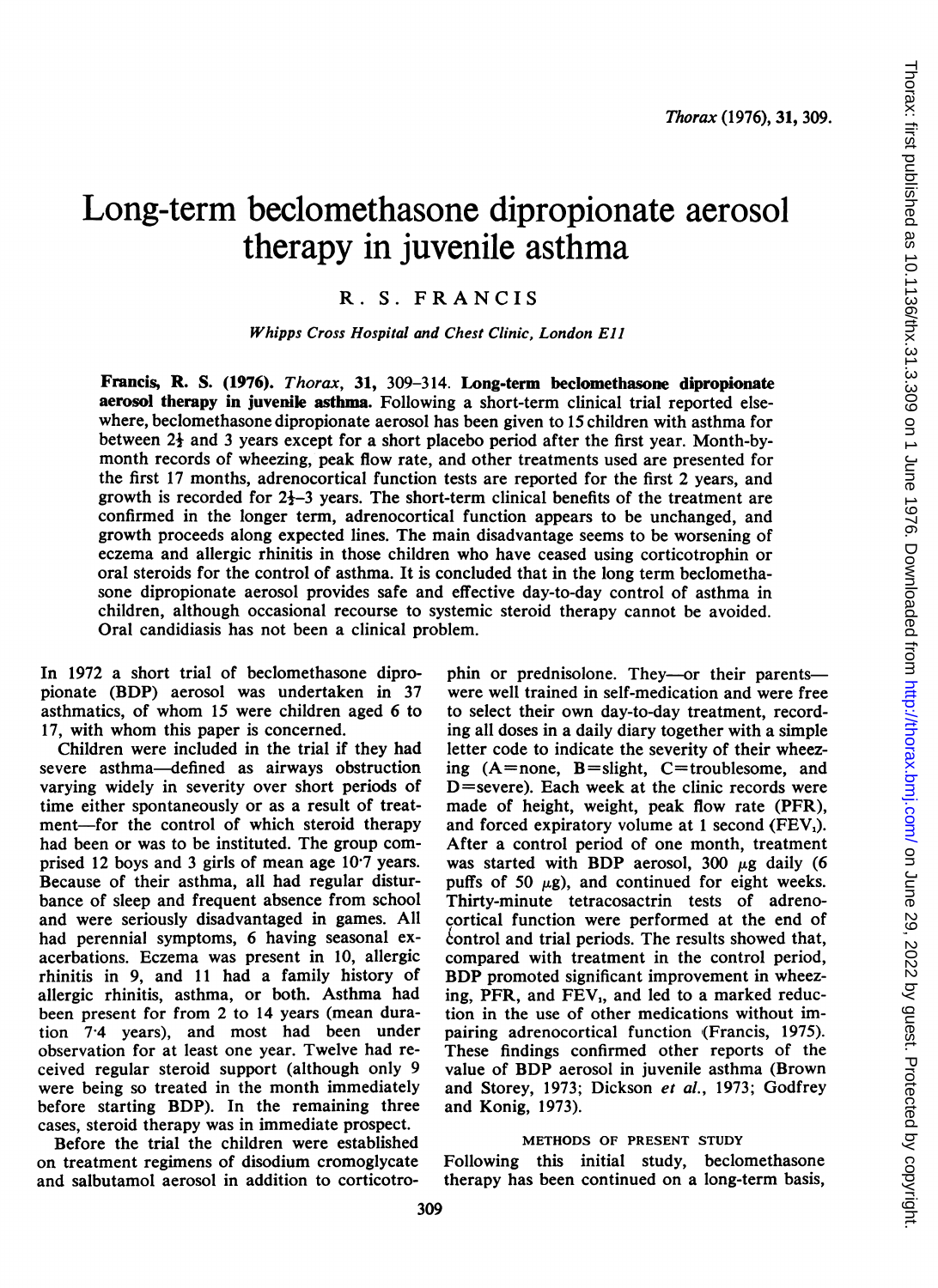and the children's progress has been monitored in respect of growth, ventilatory performance, symptoms, daily medication, and adrenocortical function for a total period of 30-36 months. On the first anniversary of the original 8-week trial, a placebo was substituted for the active aerosol and all procedures of the original trial were repeated. It was proposed to continue the placebo experiment for 8 weeks but this was not achieved in all cases. The adrenocortical function test. was repeated on withdrawing the placebo aerosol and active aerosols were then restored. In the present report of month by month progress of the  $1\overline{5}$ children (see Fig. 1), all values are reported  $a\overline{f}$ means for the whole group each month. Thus, wheezing is expressed as the mean percentage of days each month when it was absent (code A) of else troublesome or severe (codes C or D). Peak flow is expressed as

# observed PFR  $\frac{11}{\text{predicted PFR}} \times 100$ ,

using data by Cotes (1965), and allowing for growth each month. Accounts of clinical trials in



FIG. 1. The figure summarizes the collective observations on 15 children during an initial control period of <sup>1</sup> month, followed by <sup>12</sup> months on BDP aerosol. After a period of <sup>2</sup> months on placebo aerosol, BDP treatment is resumed. The units adopted are explained in the text. Monthly values are means for all 15  $children.$  Tetracosactrin tests are shown as double columns representing mean values for resting and stimulated plasma cortisol, with standard errors shown as bars.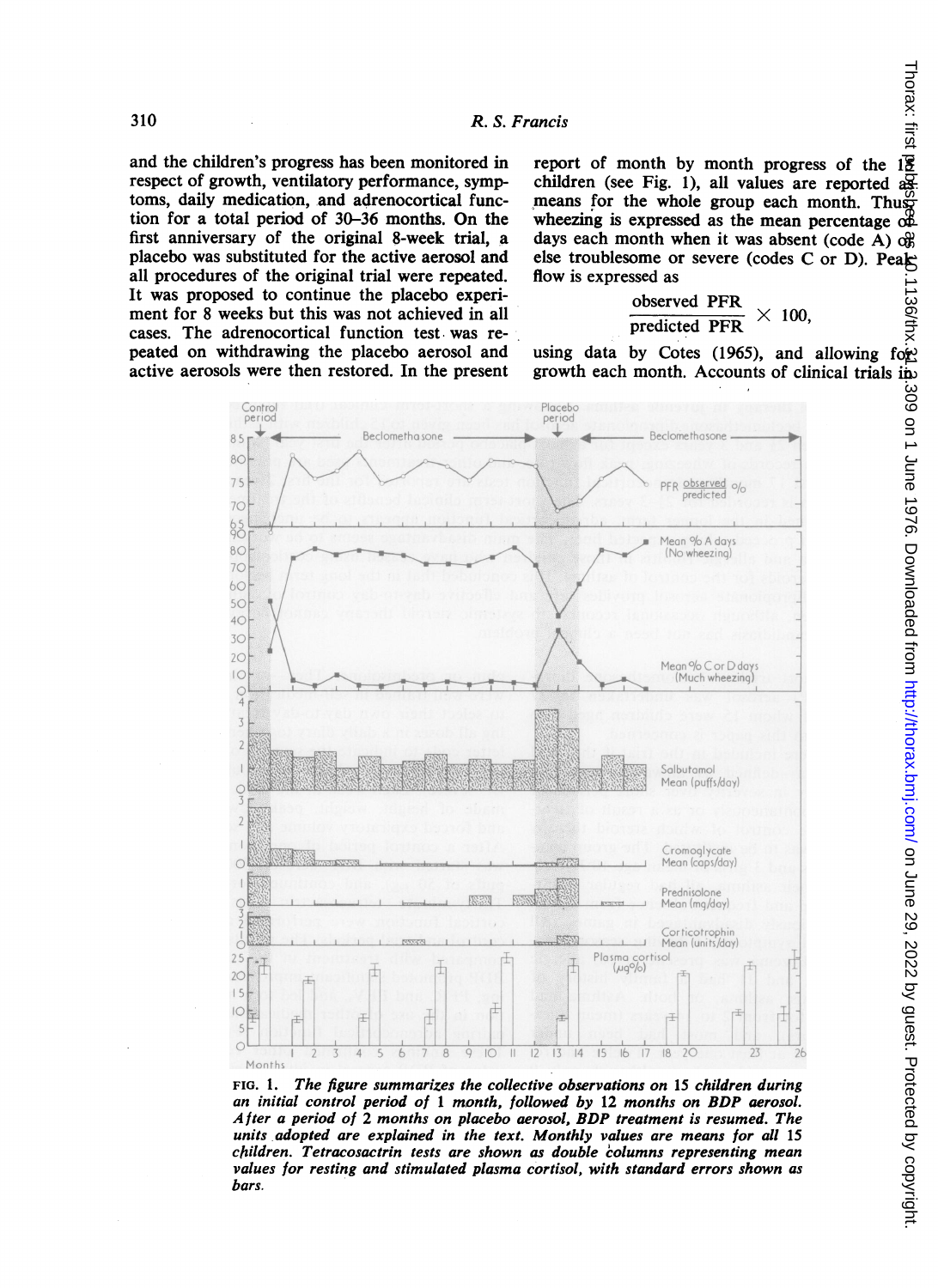asthma which omit details of other antispasmodic treatments have been justly criticized by Herxheimer (1972), and for this reason all medication used is shown as the mean daily dosage for all children per month. Adrenocortical function test results are shown as paired columns representing resting and stimulated plasma cortisol levels. These tests were performed before starting BDP, at 3-monthly intervals afterwards in the first year, and thereafter at approximately 20, 23, and 26 months. The growth of each child has been plotted on height and weight standard charts for



FIG. 2. Height centiles. Asthmatic boys on beclomethasone dipropionate aerosol.



FIG. 3. Height centiles. Asthmatic girls on beclomethasone dipropionate aerosol.



FIG. 4. Weight centiles. Asthmatic boys on beclomethasone dipropionate aerosol.



FIG. 5. Weight centiles. Asthmatic girls on beclomethasone dipropionate aerosol.

 $2\frac{1}{2}$ -3 years (Figs 2-5). After the first year regular records were kept of oral symptoms or signs which might be attributed to the use of BDP aerosol, and routine swabs and cultures for Candida were examined.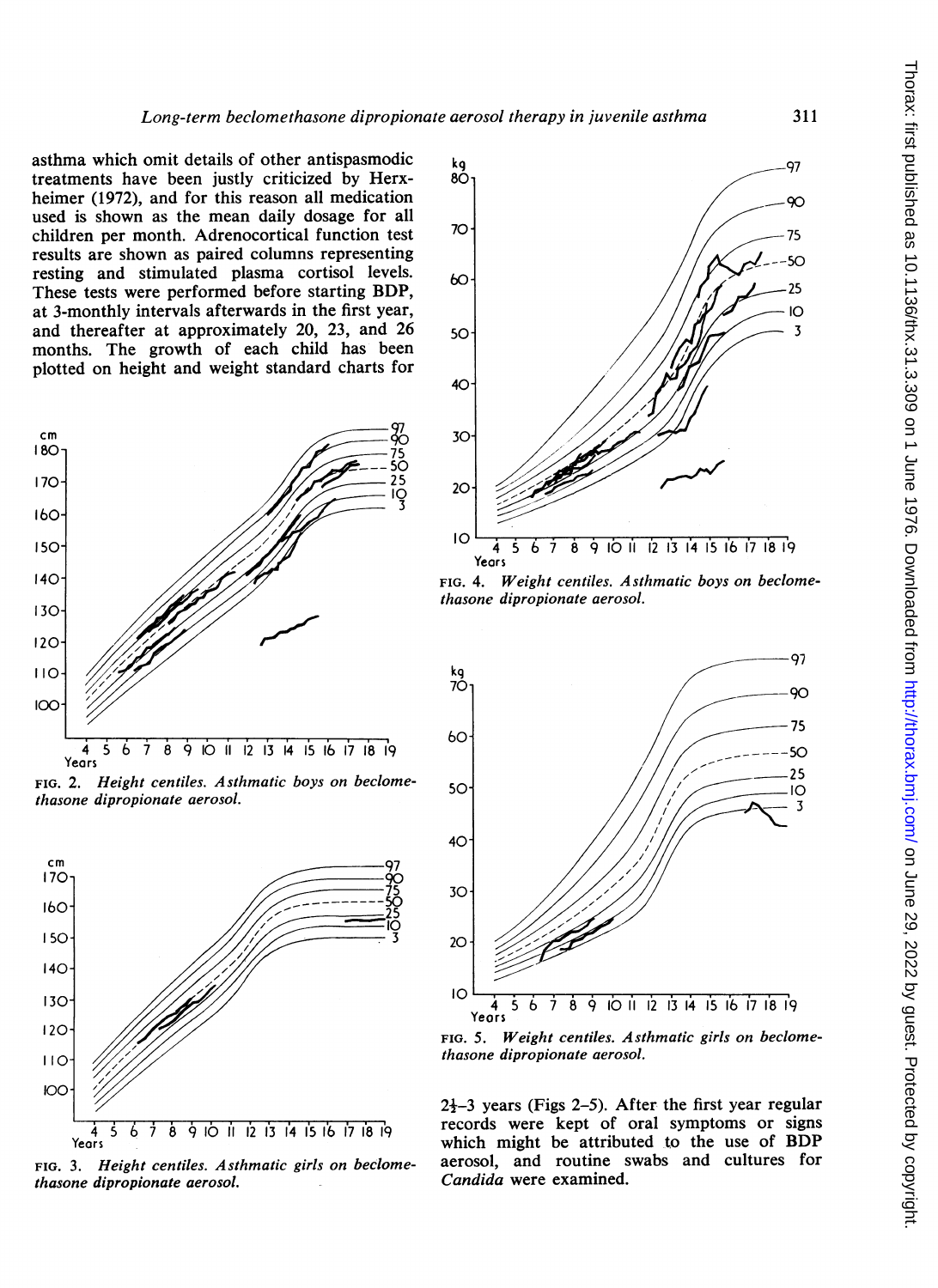#### RESULTS

MONTHS 0-2 (initial trial) Data for the control month preceding the use of BDP show that, despite the use of salbutamol aerosol, cromoglycate, corticotrophin and, to a lesser extent, prednisolone, control of symptoms was indifferent. Only 22% of days were free of wheezing (code A) and on 51% it was troublesome or severe (codes C or D). The first month on BDP showed an abrupt improvement, A days trebling to  $74\%$ , and C or D days falling to well below  $10\%$  while observed/predicted PFR% rose from 63-8 to 81. Statistical analysis after the first <sup>2</sup> months on BDP showed that these improvements were significant  $(P<0.05)$ . At the same time the mean daily dosage of other treatments fell, salbutamol by onethird and cromoglycate by three-quarters, while prednisolone and corticotrophin were virtually abandoned. A slight fall in mean plasma cortisol values, both resting and after stimulation, was probably due to the removal of corticotrophin stimulus in the seven patients so treated during the control period.

MONTHS 3-12 During the remainder of the first year on BDP the initial improvement was maintained, as measured by mean wheezing levels and PFR observations. Consumption of salbutamol aerosol settled at a mean of slightly more than <sup>1</sup> puff daily while that of cromoglycate virtually ceased after eight months. There was only one admission to hospital for asthma, this being the only single occasion when corticotrophin was used during the first year of BDP. Prednisolone was used by two children during this period, for four short periods in all.

PLACEBO PERIOD After one year on BDP, 14 children were given a placebo aerosol. Two rejected it after one and three weeks respectively; 12 used it for one month and eight for two months. Thirteen preferred the active aerosol and nine demanded a return to it. None preferred the placebo. Figure <sup>1</sup> shows the general effect on symptoms, PFR, use of other medications, and adrenocortical function. An abrupt reduction of A days from a mean value of  $71\%$  to  $42\%$  was accompanied by <sup>a</sup> rise of C and D days from 3% to  $35\%$ ; and mean observed/predicted PFR% fell from 79 to 69, all despite the increased use of salbutamol aerosol, prednisolone, and corticotrophin. The apparent improvement during the second placebo month merely reflects the abandonment of the inert aerosol by those whose

asthma became intolerable, and the mitigating effect of increasing other treatments. Little change in adrenocortical function was noted at the endof the placebo period. ዌ

The Table records, for individual children, changes in symptoms, mean PFR and other medications as a result of changing from the active to the placebo aerosol and back again. A clear advantage to the active aerosol is noted. Si $\hat{x}$ children used prednisolone during the placeb $\overline{\phi}$ period compared with two during the whole of the preceding year on BDP. Two children used  $co<sub>to</sub>$ ticotrophin during the placebo period compared<br>with one during the previous year.<br> $\frac{6}{5}$ <br> $\frac{1}{2}$ with one during the previous year.

TABLE

SUBSTITUTION OF PLACEBO FOR ACTIVE AEROSOL IS

|                                                                                                                                                                                                                                                                         | No. of Patients Showing:<br>ဖ |                     |                                               |
|-------------------------------------------------------------------------------------------------------------------------------------------------------------------------------------------------------------------------------------------------------------------------|-------------------------------|---------------------|-----------------------------------------------|
|                                                                                                                                                                                                                                                                         | Increase                      | Decrease            | No Change                                     |
| Change from BDP to placebo:<br>% A days<br>$\zeta$ C + D days<br>Mean PFR<br>Salbutamol use<br>Prednisolone use<br>Cromoglycate use<br>Change from placebo to BDP:<br>% A days<br>$\%$ C + D days<br>Mean PFR<br>Salbutamol use<br>Prednisolone use<br>Cromoglycate use |                               | 10<br>10<br>10<br>6 | pepeoluwo<br>$\frac{2}{8}$<br>12<br>trom<br>8 |

FINAL (POST-PLACEBO) PERIOD In Fig. 1, months marked 15, 16, and 17 represent the first three months after restoration of BDP aerosol following the period on placebo. They show  $a\overline{a}$ immediate and sustained return to the improved clinical state noted when BDP was first started over a year previously. Detailed observation of PFR, wheezing, and all medications used has been continued in these children for a total of  $2\frac{1}{2}$ -3 years, during which time optimal control of asthma has been maintained at the level shown in Figure 1. It has occasionally been possible  $t\tilde{R}$ reduce the dose of BDP in some cases to 100  $\mu$ or even 50  $\mu$ g daily for weeks at a time. Adrenocortical function tests are reported for up to 26 months and growth rates for the whole period  $\vec{q}$  $2\frac{1}{2}-3$  years (Figs 2-5). on Shang Hero And Hero Shang Copyright and And Copyright. Thus the second to published as 10.1136. Downloaded from the second from the second term of the second term of the second from the second from the second from the

ADRENOCORTICAL FUNCTION The results of the  $\frac{1}{36}$ hour tetracosactrin stimulation tests, recorded in Fig. 1 as mean plasma cortisols with the  $\frac{1}{2}$ standard errors, show no appreciable change  $u\overline{v}$ to some 26 months after starting BDP. Not all children could be tested at each stage, the numerical

Thorax: first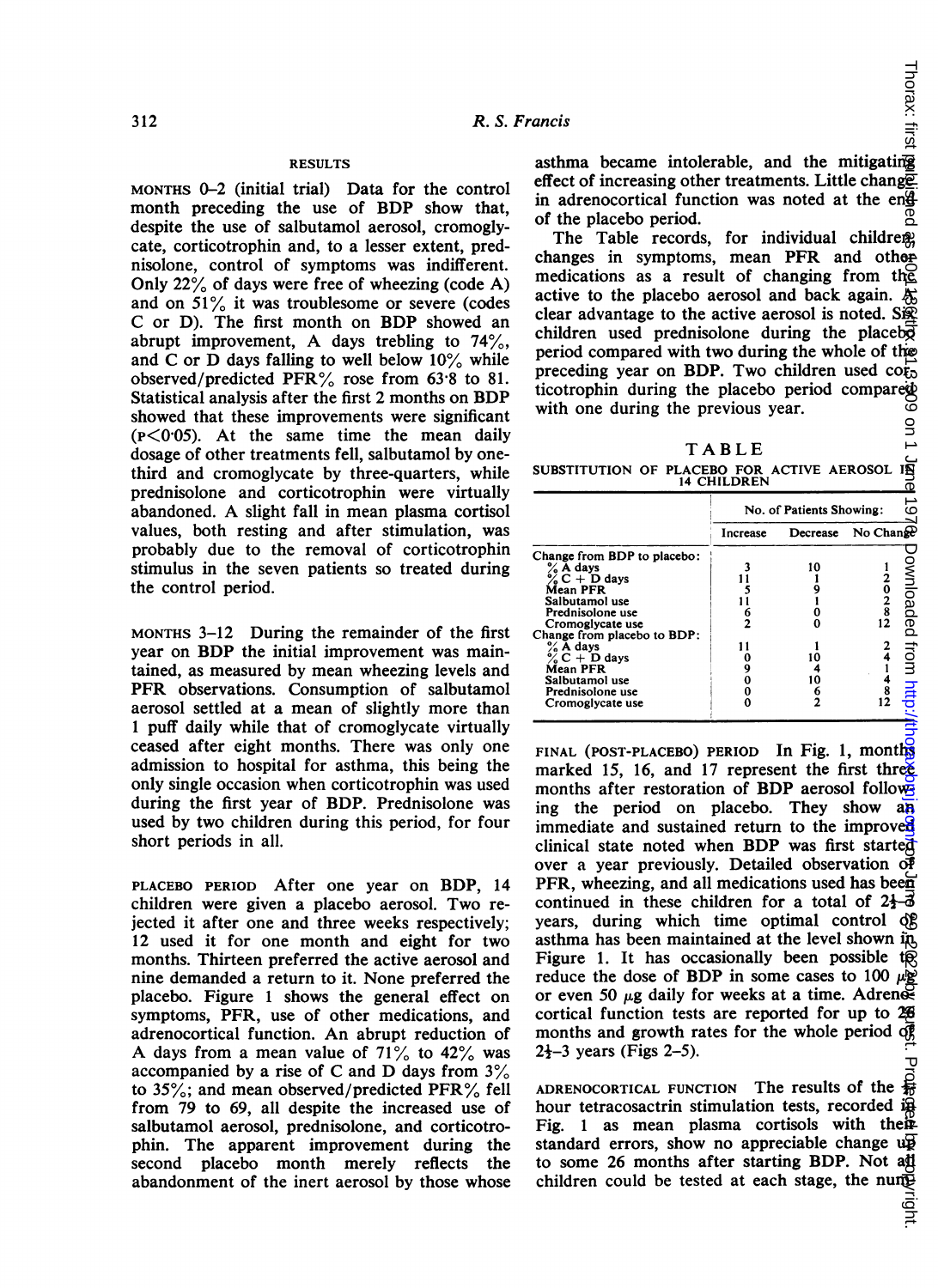bers being 14, 15, 15, 13, 13, 13, 11, 9, and <sup>9</sup> in the successive tests shown.

GROWTH Composite height and weight standard charts (Tanner, 1958) for 12 boys and three girls are presented in Figs 2-5, covering  $2\frac{1}{2}$ -3 years. These show that both sexes have grown according to expectation during the period on BDP therapy, except for one boy who stands out as well below the 3rd centile. He was born in Pakistan of short parents, his bone age is some years below the stated age, his sexual development has not started, and on testing he appears to have normal growth hormone, so there is some doubt whether his stated birth date (9 July, 1959) is correct. His growth corresponds approximately to that of a child some four years younger in the 3rd centile. Before starting BDP he had been treated with corticotrophin, during which time the slope of his growth curve had been about the same.

SIDE-EFFECTS Eczema and allergic rhinitis became more troublesome in asthmatic children weaned off corticotrophin or prednisolone but otherwise side-effects were minimal. Only one child had symptoms corresponding to the candidiasis sometimes seen in adults on BDP aerosol, viz., recurrent hoarse voice, occasional white spots in the mouth, and a smooth linear patch along the central dorsal area of the tongue. Regular buccal swabs of this child produced only one positive culture for Candida and no evidence of yeasts on direct smear. Two other children had occasional smooth oval patches on the tongue, and another had a smooth linear patch along the central dorsal area of the tongue-all asymptomatic. One child had a small tongue ulcer on BDP, and another had a similar ulcer on placebo. Routine stained buccal smears were almost uniformly negative for yeasts, and about 10% of all cultures yielded a slight or moderate growth of Candida.

## **DISCUSSION**

Reported experience of BDP aerosol in children is mainly confined to short-term studies. Dickson and others (1973), Francis (1975), Godfrey and Konig (1973), Smith (1973), and Brown and Storey (1973) all confirm its clinical effectiveness in controlling asthma and its capacity to displace routine oral steroids or corticotrophin therapy in most cases. In a second report—and the longest follow-up study to date-Godfrey and Konig (1974) showed that benefit is continued for between 13 and 20 months; that growth and adreno-

cortical function (1 mg tetracosactrin, 2 hr test) proceed normally during the first year; and that moniliasis and respiratory infections have caused no problems. The present report is an account of the collective experience of 15 asthmatic children on BDP aerosol therapy for 30-36 months, starting with a baseline period of one month on conventional treatment. The significant advantage for BDP which was apparent at an early stage was sustained throughout the first year of treatment, during which corticotrophin was used once and oral steroids four times. After a dramatic interruption of progress during substitution by an inert aerosol, clinical benefit from BDP aerosol has continued through the whole period of 30-36 months.

There are several reasons for substituting an inert aerosol at one year. First, the original trial not being of double-blind crossover type, it seemed important to rule out the placebo effect of a new treatment, which may last up to 12 weeks, according to Silverman and others (1972). Secondly, it would tend to eliminate purely seasonal factors as a cause of the initial improvement. Thirdly, it would check whether some children had in fact 'grown-out' of their asthma during the successful year on BDP, and, finally, it would provide a valuable comparison with the initial control period before BDP was started. The results of using the inert aerosol leave no doubt that the continued improvement during the first year was in fact due to the regular use of BDP, an observation borne out by the occasional discontinuation of treatment due to carelessness or over-confidence, which was usually followed by relapse after 7-10 days. The increase in wheezing, the fall in PFR, and the increased consumption of other medication on the inert placebo recalled conditions during the initial control period 13 months previously except that, under conditions where patients (or parents) were trained in self-medication, there was hardly any recourse to DSCG, which seems therefore to be the drug with least popular appeal among the patients. Children increased their use of salbutamol aerosol during the placebo period to levels higher than those not only of the trial, but also of the control period. The preference for prednisolone rather than corticotrophin for relapse during the placebo period reflected dislike of injections. Thus, in the initial control period, there were seven patients on corticotrophin and two on prednisolone, whereas in the placebo period the ratio was reversed at two and six respectively.

In a long-term study of this type, the strict

313